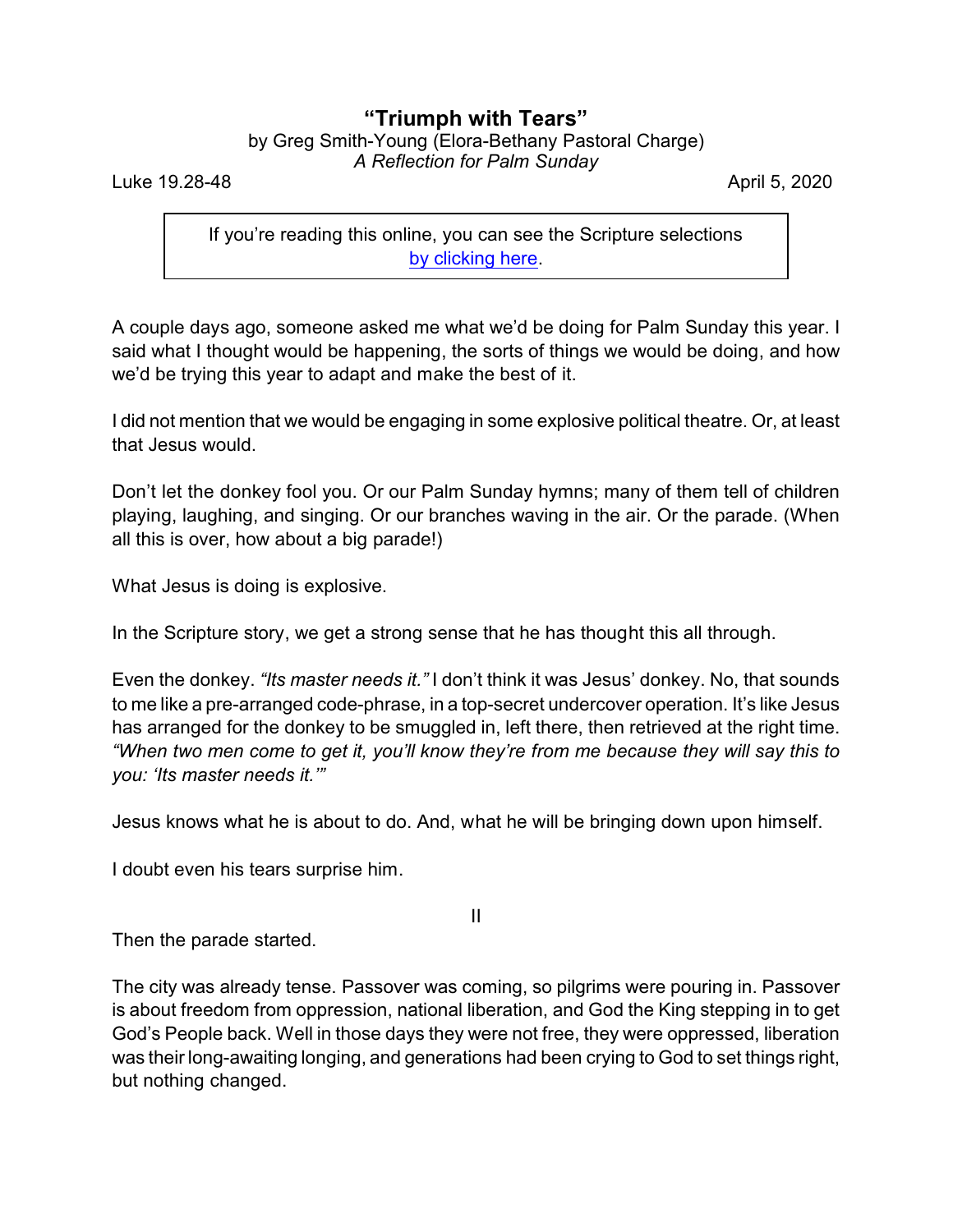Now comes Jesus, riding on a donkey. Right away they're remembering the prophet Zechariah:

> *Rejoice greatly, Daughter Zion. Sing aloud, Daughter Jerusalem. Look, your king will come to you. He is righteous and victorious. He is humble and riding on a donkey. . . .*<sup>1</sup>

Jesus knows what he is doing. He is the king, coming.



Artists have delighted to tell this scene. Like this painting by Jean-Hippolyte Flandrin.<sup>2</sup>

It gives me a feeling of the weight of the moment. The crowd is hushed and still. It's tense with expectation, and pleading with hope. To the right is a dad, holding his infant high, as if he'll later say, *"You won't remember it, but you were there that day, when God's king claimed back his throne."*

I like the painting, but I'm sure the scene was much wilder. A chaotic disorder of excitement. Those folks were fired up and letting loose. It's no wonder some wanted Jesus to tone it down. How will the authorities react to such a wild mob?

Zechariah 9:9.

<sup>2</sup> *Christ's Entry into Jerusalem* by Jean-Hippolyte Flandrin (1846). Public domain.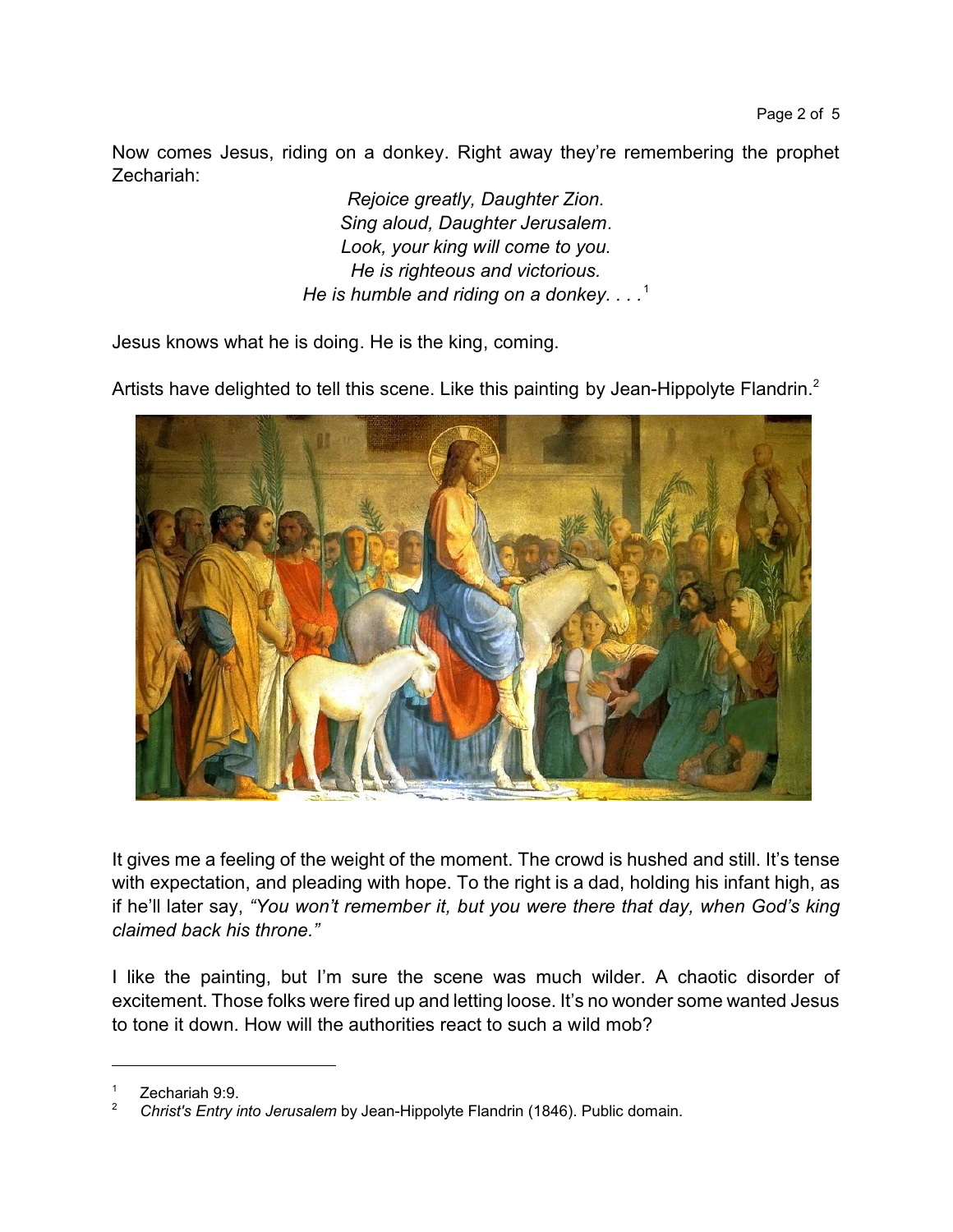But Jesus knows there is no holding back. Maybe the artist got Jesus' face exactly right: serious, determined, even sombre.

III

Then, they are in the Temple. Again, more political theatre. Jesus knows what he's doing, and knows what people will think of it. He's sending a message.

The Temple, this place for worshipping God, has become a carnival of corruption. This font of blessing for all people has been twisted into a tool of nationalistic pride. This sanctuary of peace is now used to harbour the seeds of violence.

God's House needs a good cleaning out. This is what God's true King does. So Jesus begins. He's saying, *"This is what I've come to do, to set things right."*

This painting by van Hemessen captures the chaos of the moment.<sup>3</sup> Basically, Jesus has started a riot.



<sup>3</sup> *Christ Driving the Money Changers from the Temple* by Jan Sanders van Hemessen (1556). Public domain.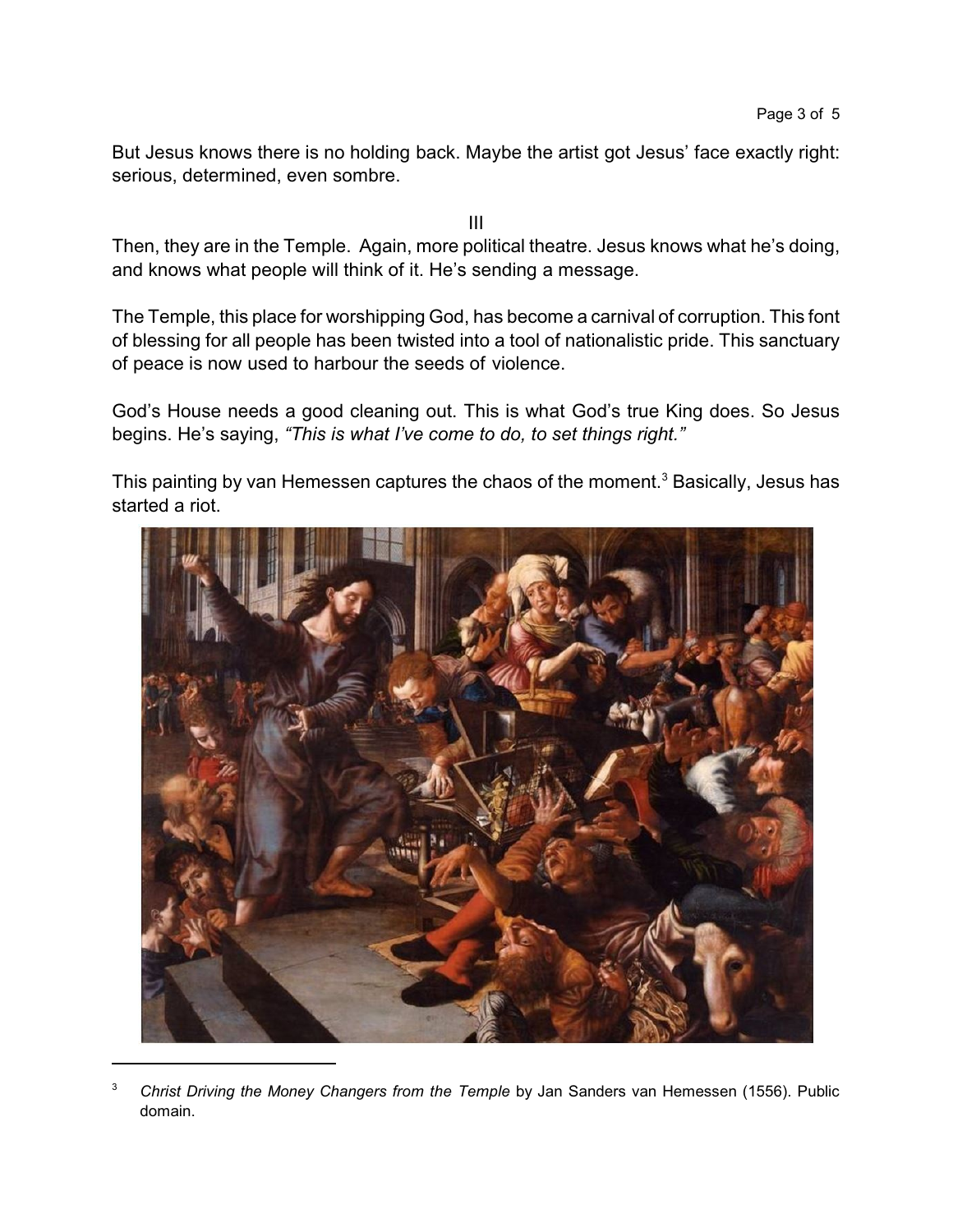And he has sealed his fate.

Whatever else we need to say about the reasons for Jesus' crucifixion —and there is so much to it— it is clear that from a purely legal and political standpoint, these events this day cause his arrest. Acting like the king, processing into the royal city. Acting like the king, claiming authority over the Temple. These won't endear you to those who pretend they are in charge.

Jesus knows what he is doing, and where it will lead. Maybe that's why in van Hemessen's painting, Jesus' face makes you wonder if his thoughts are elsewhere.

IV

In the midst of it all, Jesus is weeping.

He is weeping for Jerusalem, the holy city. He knows the voices hell-bent on violence will prevail; they usually do. Zealotry will win the day, and everyone will lose. The city will be crushed, its people destroyed. Jesus knows, so he weeps.

What of God's way? The even-more revolutionary way of peace, of loving enemies and forgiving them, and so changing them? Jesus' way of righteousness and holiness shown through compassion? His way is no less zealous. It's more so. More courageous, more committed, more uncompromising. It will be rejected. He will be rejected. Abandoned as a disappointed. Tossed aside as a troublemaker. He weeps.

Not for himself. For us. For our world. Our world that continually rejects him and his way. Our world he continues to embrace, to love, to save.

 $\overline{V}$ 

These are hard days. Are you close to tears? Have tears fallen down your face? Stress. Exhaustion. Fear. Grief. Tears for our world, our community, our neighbours. Those suffering. Those dying. Those helping.

Treasure your tears. For with them, your heart is joined with God's.

Tom Wright says, *"Jesus' tears are at the core of the Christian gospel."*<sup>4</sup> It's the good news. The good news of God's tears.

Jesus' Palm Sunday parade continued, through the days following, to the Golgotha stone of his execution. So it was, in the peculiar politics of the cross, and the unyielding love of

<sup>4</sup> N. T. Wright, Luke for Everyone (Louisville KY: Westminster John Knox, 2001, 2004), 231.